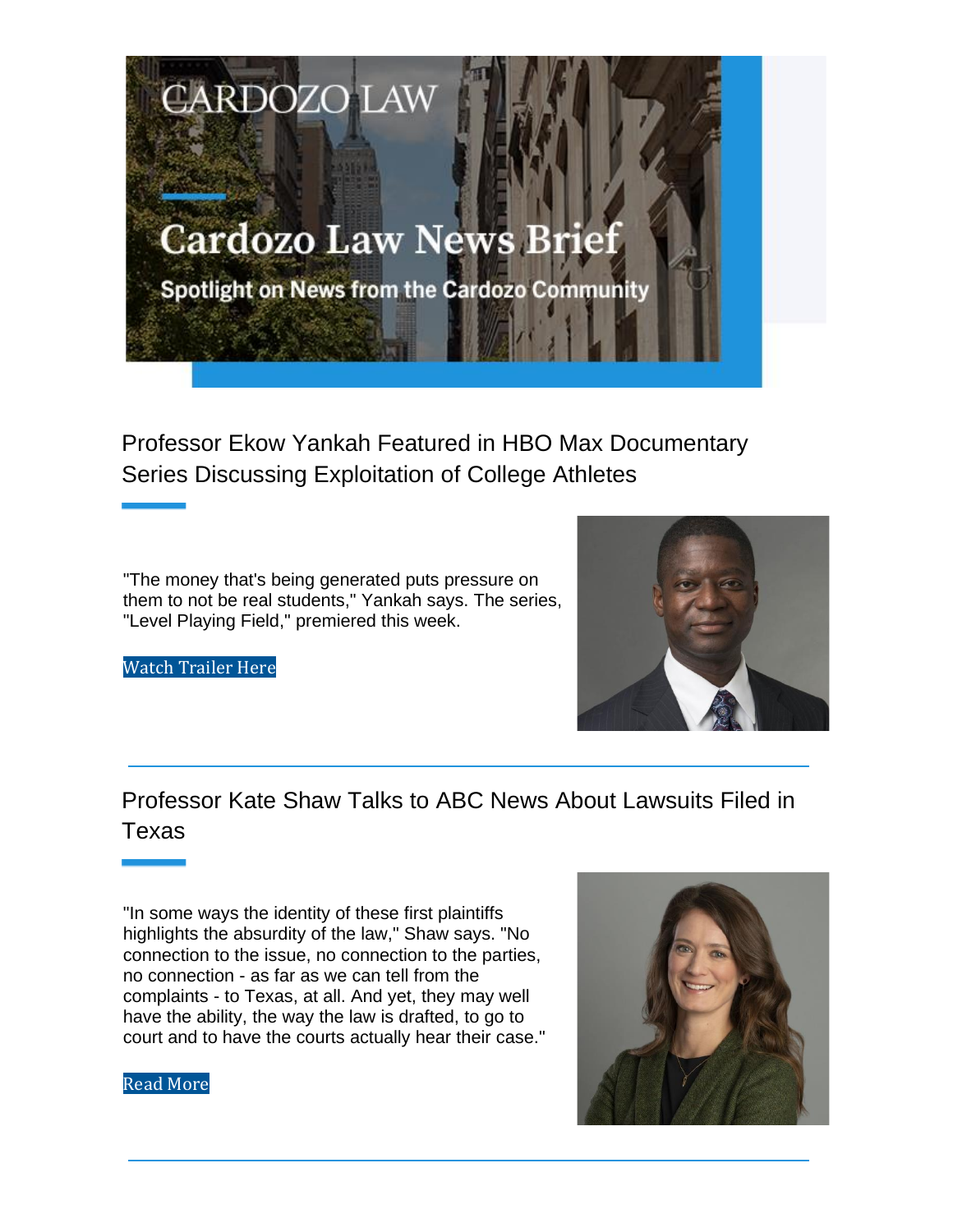3L Student Tae Chang Wins First Place in 2021 American Journal of Mediation National Dispute Resolution Writing Competition

Tae Chang won a prestigious ADR writing competition with his article "Risk Analysis and Mediation." This is Cardozo's second win for the 2020-21 school year.

### Read More



# **Faculty Scholarship & News**

- **Professor Rebecca Ingber's paper** "*Insurrection, War Powers, and the Deep State"* has been posted to SSRN and will be published in a forthcoming book.
- **Professor Edward Zelinsky's** current lawsuit, *Edward A. Zelinsky v. Tax Appeals Tribunal of the State of New York*, was featured as the cover story in Tax Notes.

## **Events**

*Click on the event title to register.*

### **It's Not Easy Being Green**

**a discussion about the FTC's Advertising guides, policies, revisions, and compliance**

**Monday, October 4 at 6:30 p.m.**

*This online event is approved for 1.5 transitional/nontransitional New York State CLE credits in the category "Areas of Professional Practice."*

**Floersheimer Center Annual Supreme Court Term Preview**

**Wednesday, October 6 at 12 p.m.**

### **NIL in Real Time**

**presented by Cardozo Sports Law Society and the FAME Center**